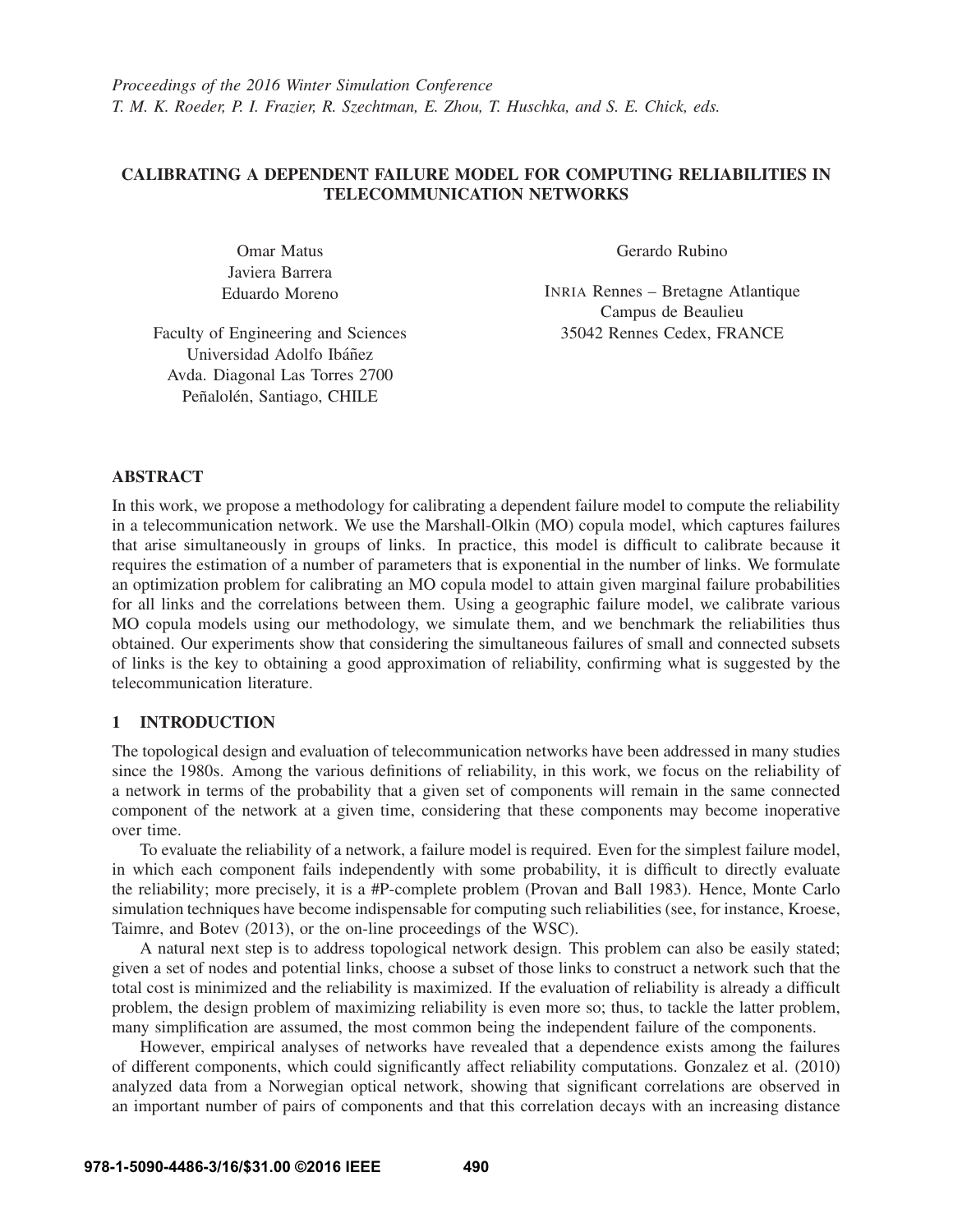between them. Gill, Jain, and Nagappan (2011) found that simultaneous failures of *n* links become more rare as *n* increases. Similar conclusions were obtained by Turner et al. (2010) in a study of internet provider networks. These studies show that the dependence among component failures is significant, even for networks based on different technologies.

The question of how to choose a dependency model has been studied by Singpurwalla (2002), who discussed various models, such as the Freund's bivariate exponential distribution, multivariate Weibull/Gamma models and the Marshall-Olkin (MO) copula model. The MO model was proposed by Marshall and Olkin (1967), and it assumes that failures occur in groups of components. This model offers many advantages that make it very flexible and realistic (see the discussion in Botev et al. (2016) and references therein). Botev et al. (2016) proposed rare-event simulation techniques to compute the reliability of a network in which failures arise according to the MO model. For the design problem, Barrera, Cancela, and Moreno (2014) recently proposed an optimization formulation to design networks under MO-type failure models and causal failure models. With the publication of these works, it could be supposed that at least for certain networks, the problem of evaluation and design under mutually dependent failures has been addressed. However, both works assume that the parameters of the MO copula failures are available. Singpurwalla (2002) has already noted that although the MO model is a realistic failure model, it is not scalable because the number of parameters to be calibrated grows exponentially with the number of components. Therefore, the calibration of the MO copula parameters is an important issue to overcome, and this is the problem that we address in this article.

As noted by Hagstrom and Ross (2001), correlation data for existing network are scarce; hence, suitable models should consider this lack of data. In addition, the techniques discussed above are intended to be applied for the design of a network before its construction. Therefore, it is natural to assume that only partial information can be gathered, mostly from similar existing networks. Our main result is a methodology for calibrating an MO failure model to approximate the reliability of a network. In our methodology, we assume that only the marginal failure probabilities and correlations are available for each component. We evaluate the proposed methodology by means of an experiment in which the reliabilities obtained using two failure models are compared: we directly simulate a phenomenon that affects the network, causing dependent failures, and we compare the results with simulations using the calibrated MO model. The article is organized as follows. In Section 2, we introduce the notation and formally introduce the MO model; we discuss the cases of serial and parallel components under the MO failure model to quantify the errors that can be produced by the assumption of independence and the differences that can arise between two different MO models with the same marginal failure probabilities and correlations. In Section 3, we present an optimization problem for obtaining an MO model with the desired calibration parameters. We also discuss the behaviors observed in different networks and how to obtain MO models that emulate these behaviors. In Section 4, we introduce a physical failure model and compare it with various MO models. Finally, in Section 5, we present the conclusions of our study.

### 2 NOTATION AND MARSHALL-OLKIN MODEL

#### 2.1 Marshall-Olkin (MO) Copula Model for Dependent Failures

Let G be a graph with set of nodes N, and let  $\mathcal{C} = \{1, 2, ..., n\}$  denote the set of links or components connecting distinct pairs of nodes. We assume that nodes cannot fail. Links, however, are subject to failure, and at any time  $t \ge 0$ , they can be in one of two states, either operational (up) or not operational (down). At time  $t = 0$ , all components are operational. After random lifetimes in the up state, links fail, moving into the down state, in which they remain forever (that is, we consider non-repairable systems). For each link *i*, we define its lifetime  $T_i$  as the random time at which it fails. In the standard model of network reliability, the random variables  $T_1, \ldots, T_n$  are assumed to be independent. Here, the model is much more general. Let P be a collection of subsets of  $\mathscr{C}$ , which are not necessarily disjoint. For each subset  $V \in \mathscr{P}$ , we define a positive random variable  $W_V$  that represents the instant at which all links in  $V$  fail simultaneously. We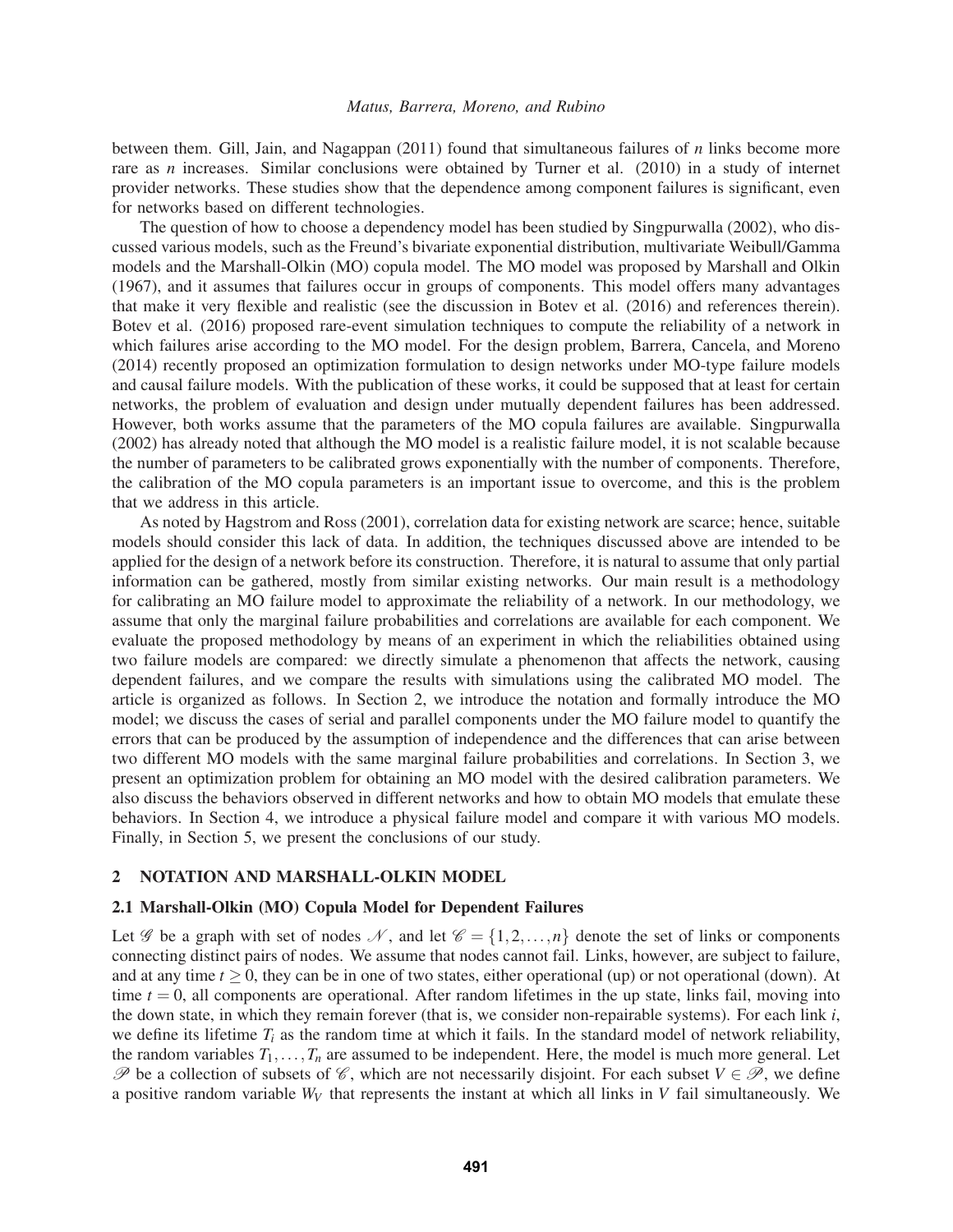refer to such an event as a *shock*. The result of a shock associated with subset *V* is that at time  $W_V$ , all links in *V* are in the down state (if they were already down, they remain down, that is, nothing happens). Hence, the lifetime of a link *i* corresponds to the earliest time at which a shock that affects *i* occurs, that is,  $T_i = \min_{i \in V} \{W_V\}$ . In the MO copula model, the random variables  $\{W_V\}_{V \in \mathcal{P}}$  are mutually independent with exponential distributions. Hence,  $T_i$  also follows an exponential distribution for all  $i \in \mathcal{C}$ .

At any time  $t \geq 0$ , the entire network is either up or down, depending on whether a certain connectivity property is satisfied. In this paper, we illustrate our approach using the basic *s*,*t*-connectivity: two nodes in  $N$ , denoted by *s* and *t*, are marked, and the network is up if and only if there exists a path connecting them that is composed only of operational links. We assume that the graph  $\mathscr G$  is connected, so, at time  $t = 0$ the network is operational. When all links are down, that is, at any time  $t \ge \max_{i \in V} \{W_V\}$ , the network is down.

The metric of interest here is the probability that the network will be up at time  $t$ ,  $R(t)$ . In some cases, the main instant *t* of interest is the so-called "mission time", the maximal time value until which we wish the network to continue operating without problems. Because *t* is mathematically arbitrary here, we choose to develop our technique using a value of 1 for simplicity. Equivalently, we can also think of *t* as the mission time and consider that the time unit we are using is precisely equal to that mission time.

There is another reason that a value of 1 is interesting. Consider the classical setting with independent components and a *static* model in which time is not an explicit variable. Components and systems are either up or down; we are given the graph and the individual probabilities for the components to be, say, down, denoted by  $p_i$  for component *i*, and we measure the network dependability using some measure of the capability of the network to provide communication services, for instance, the probability that *s* and *t* will be connected in the implicit random partial graph of  $\mathcal G$ . This measure is typically called the *network reliability*. Then, consider our initial dynamic model, with  $\mathcal{P} = \{\{1\}, \ldots, \{n\}\}\$ , where the random variable *W*<sub>{*i*</sub>} has a rate  $\lambda_i = -\ln(1-p_i)$ . It can be seen that the probability that link *i* will have failed at time *t* is  $Pr(T_i \le t) = 1 - \exp(-\lambda_i t)$ , and  $P(T_i \le 1) = 1 - \exp(-\lambda_i) = 1 - (1 - p_i) = p_i$ . Thus, in this case, the static *s*,*t*-network reliability is equal to *R*(1). This is essentially the Creation Process of Elperin, Gertsbakh, and Lomonosov (1991), or rather, its complement, considering that in the formulation of Elperin, Gertsbakh, and Lomonosov (1991), the system's components all start in the failed state and are repaired until the system becomes operational.

As explained in the introduction, we are interested in calibrating an MO copula model that represents the behavior of a communication network based on the marginal failure probabilities and the correlations between failures. In principle, these values are easy to measure in an operating communication infrastructure. **Lemma** 1 Let  $X_i$  denote the state of link *i* at time 1. Let  $p_i$  be the marginal failure probability of link *i*, that is,  $p_i = \mathbb{P}(X_i = 0)$ , and let  $\rho_{i,j}$  be the correlation between the failures of links *i* and *j*, that is,  $\rho_{i,j} = \text{Cov}(X_i, X_j) / (\sqrt{\text{Var}(X_i)} \sqrt{\text{Var}(X_j)})$ . Then, an MO copula model with these marginal distributions and correlations must satisfy the following set of equations, where the set of unknown variables is  $\{\lambda_V : V \subseteq \mathscr{C}\}$ :

$$
\sum_{V \subseteq \mathscr{C}:\{i,j\} \in V} \lambda_V = \ln\left(\frac{\rho_{i,j}\sqrt{p_i}\sqrt{p_j}}{\sqrt{(1-p_i)(1-p_j)}} + 1\right), \quad \forall i, j \in \mathscr{C}, i \neq j,
$$
\n(1a)

$$
\sum_{V \subseteq \mathcal{C}: i \in V} \lambda_V = -\ln(1 - p_i), \quad \forall i \in \mathcal{C},
$$
\n(1b)

$$
\lambda_V \ge 0, \quad \forall V \subseteq \mathscr{C}.\tag{1c}
$$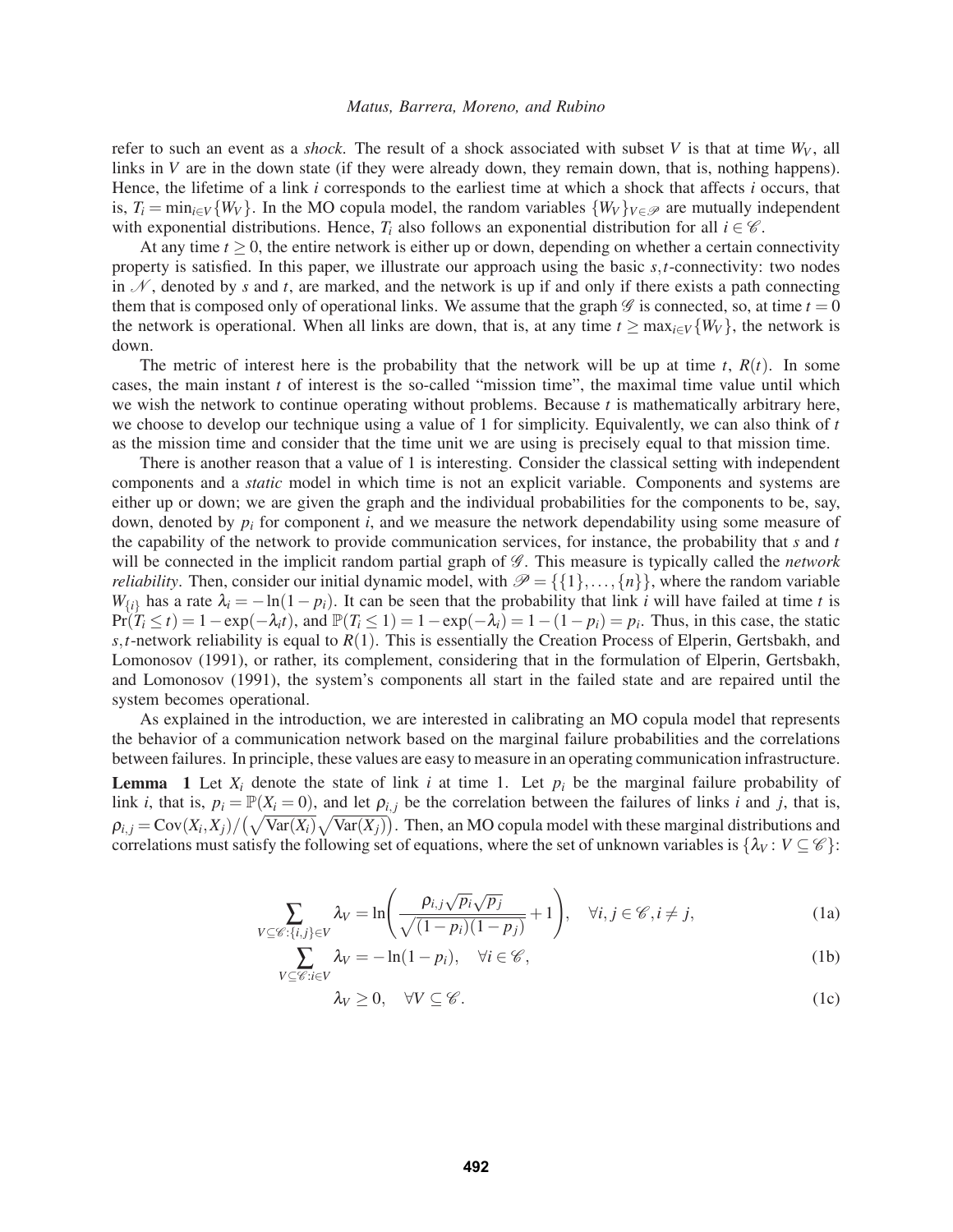*Proof.* This result is obtained directly by expressing the covariances and marginal failure probabilities in terms of the links' lifetimes,

$$
\mathbb{E}(X_i) = 1 - p_i = \exp\left(\sum_{V \subseteq \mathcal{C}: i \in V} \lambda_V\right) \text{ and}
$$

$$
\mathbb{E}(X_i \cdot X_j) = \Pr(T_i > 1 \land T_j > 1) = \exp\left(-\sum_{V \subseteq \mathcal{C}: i \in V \lor j \in V} \lambda_V\right)
$$

$$
= (1 - p_i)(1 - p_j) \cdot \exp\left(\sum_{V \subseteq \mathcal{C}: \{i, j\} \in V} \lambda_V\right),
$$

and isolating the corresponding terms.

Note that this linear system contains  $n(n+1)/2$  equations and  $2<sup>n</sup> - 1$  variables, so in general, it will have an infinite number of solutions. For this reason, it is important to know the accuracy of estimation of the system's reliability for each of these solutions.

Henceforth, we will denote the network reliability at  $t = 1$  simply by *R*, such that  $R = R(1)$ . Moreover, we will abuse the notation and refer to the subsets *V* as "copulas", as the shock times  $\{W_V\}$  couple the links' lifetimes.

### 2.2 Relevance of Choosing Different MO Copula Parameters

Before imposing specific criteria on which to choose an MO model from among all possible solutions for system (1), we will demonstrate the impact of choosing different MO copula parameters on the reliability. We consider the extreme cases of a system with *n* components: one is a system in which all components are in series, and the other is a system with all components in parallel. For each system, we also consider the two extreme cases of sets of copulas that satisfy the equation given in (1): one in which shocks affect only one or two components at once and one in which only shocks that affect either one component or all components simultaneously are considered.

We are interested in showing that for different sets of copulas that satisfy the system of equations given in (1), the resulting reliabilities can be very different even if correlations are not that high, indicating that it is important not only to satisfy these equations but also to choose sets of copulas that are representative of the possible failures in the system.

Let  $G_1$  and  $G_2$  denote networks composed of *n* links in series  $(G_1)$  and in parallel  $(G_2)$ . Let *p* be the marginal unreliability of any link, and let  $\rho$  be the correlation between the states of any pair of links. For both networks, we obtain two different solutions to Equation (1): the solution obtained using only copulas of a size of at most 2, and the solution obtained using copulas of size 1 and one copula that includes all *n* links.

Then, by solving the system of equations given in (1) using the restricted set of valid copulas for each case, we can compute the exact reliability *R* between the two terminal nodes of each network, yielding the following formulas:

- 1. *G*1: *n* links in series.
	- (a) Copulas of one or two components:

$$
R = (\rho p + 1 - p)^{\frac{n(n-1)}{2}} (1 - p)^{\frac{n(3-n)}{2}}.
$$
 (2)

(b) Copulas of one or *n* components:

$$
R = (\rho p + 1 - p)^{n-1} (1 - p).
$$
 (3)

 $\Box$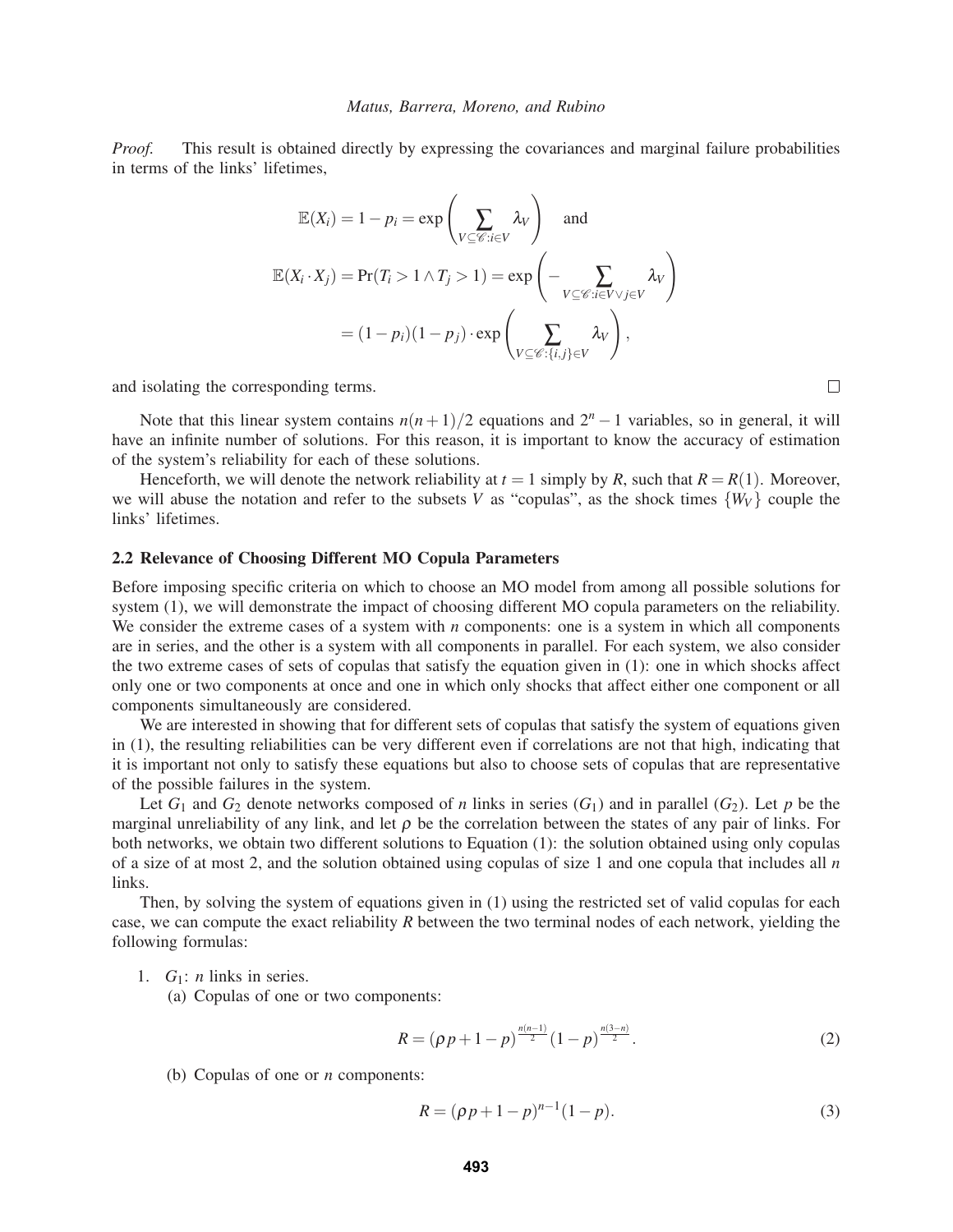

Figure 1: Reliabilities of series and parallel networks with  $n = 5$  components, as functions of the correlation between any pair of link states, for various values of the elementary reliability *p* and for two choices of copulas: either only copulas of size  $\leq$  2 or only copulas of size 1 or *n* (all components).

- 2.  $G_2$ : *n* links in parallel.
	- (a) Copulas of one or two components:

$$
R = \sum_{k=1}^{n} \left[ \binom{n}{k} (-1)^{k+1} (p p + 1 - p)^{\frac{k(k-1)}{2}} (1 - p)^{\frac{k(k-3)}{2}} \right].
$$
 (4)

(b) Copulas of one or *n* components:

$$
R = \frac{1 - p^n (1 - \rho)^n}{\rho p + 1 - p} (1 - p).
$$
\n(5)

Figure 1 shows the difference between the two solutions for various values of  $p$  and  $\rho$  and for the two types of networks with  $n = 5$  components. Continuous lines represent the reliabilities for one- or all-component copulas, and dashed lines represent the corresponding values obtained using one- or twocomponent copulas. Only small correlations can be considered using copulas of size 1 or 2. However, note that the difference between the results for the different copula subsets can be considerable even for small correlations (greater than 10% for correlations smaller than 0.1). Moreover, if we ignore the correlations, we obtain the reliability calculated for a correlation of  $\rho = 0$  (the intersection with the Y axis in the figures). Hence, ignoring the correlation produces an underestimation of the reliability for the series case and an overestimation of the reliability for the parallel case, and the difference grows as the correlation increases.

### 3 CHOOSING AN APPROPRIATE SET OF COPULA PARAMETERS

### 3.1 An Optimization Problem for Choosing MO Copula Parameters

In this section, we discuss how to obtain a set of copula parameters that satisfies the system of equations given in (1). Note that this is not a simple problem, because the system has an exponential number of variables. To find a solution to this system, we rewrite (1) as the following optimization problem: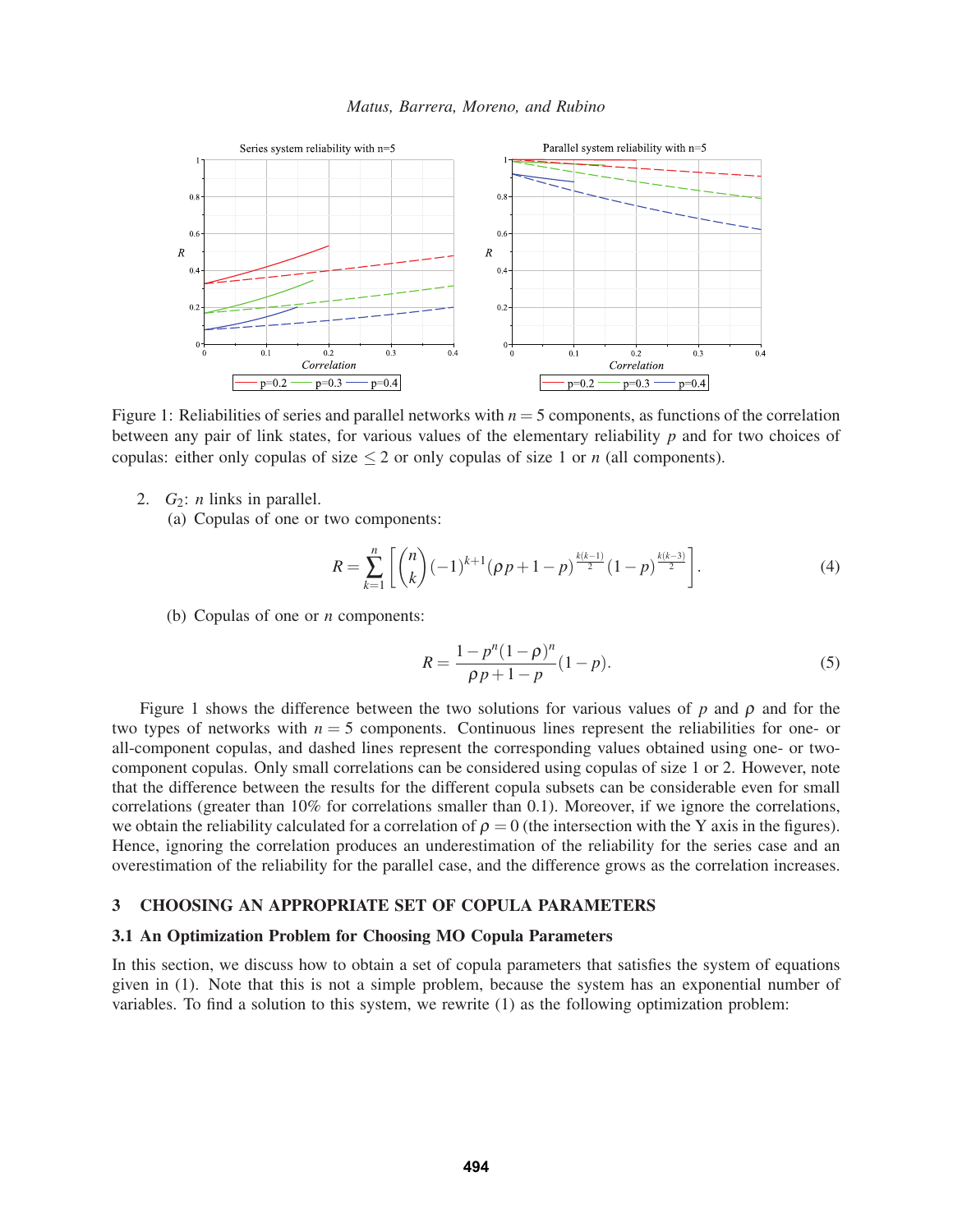$$
\min \sum_{i,j \in \mathscr{C}} \left( t_{ij}^+ + t_{ij}^- \right) \tag{6a}
$$

$$
\sum_{V \subseteq \mathscr{C}:\{i,j\} \in V} \lambda_V + t_{ij}^+ - t_{ij}^- = \ln\left(\frac{\rho_{i,j}\sqrt{p_i}\sqrt{p_j}}{\sqrt{(1-p_i)(1-p_j)}} + 1\right) , \quad \forall i, j \in \mathscr{C}, i \neq j
$$
 (6b)

$$
\sum_{V \subseteq \mathscr{C}: i \in V} \lambda_V + t_{ii}^+ - t_{ii}^- = -\ln(1 - p_i) \ , \quad \forall i \in \mathscr{C}
$$
 (6c)

$$
\lambda_V \geq 0 \; , \; \; \forall V \subseteq \mathscr{C} \tag{6d}
$$

$$
t_{ij}^+, t_{ij}^- \ge 0 \ , \ \ \forall i, j \in \mathscr{C}.
$$
 (6e)

That is, we add slack variables  $t_{ij}^+$  and  $t_{ij}^-$  for each equation, and we minimize the sum of these slack values. If we obtain a solution with an objective value equal to 0, then it is an exact solution to equation (1). A solution to this linear optimization problem with an exponential number of variables can be obtained using a technique known as column generation (Dantzig and Wolfe 1960). That is, we solve the problem with a reduced set of variables  $\lambda_V$ , called the "master" problem. To verify whether an additional variable should be included in the problem, we need to find a variable with a negative reduced cost. The reduced cost associated with a variable  $\lambda_V$  is given by

$$
\bar{C}_V = -\sum_{i \in V} \mu_i - \sum_{i,j \in V} v_{ij},
$$

where  $\mu_i$  and  $v_{ij}$  are the dual variables of equations (6c) and (6b), respectively.

We can formulate an integer programming model to find a variable  $\lambda_V$  with the minimum reduced cost by solving the following "pricing" problem:

$$
\min -\sum_{i \in \mathscr{C}} \mu_i x_i - \sum_{i,j \in \mathscr{C}} \nu_{ij} y_{ij} \tag{7a}
$$

$$
y_{ij} \le x_i \quad \forall i, j \in \mathscr{C} \tag{7b}
$$

$$
y_{ij} \le x_j \quad \forall i, j \in \mathscr{C}
$$
 (7c)

$$
x_i + x_j \le y_{ij} + 1 \quad \forall i, j \in \mathscr{C}
$$
 (7d)

$$
x_i, y_{ij} \in \{0, 1\} \quad \forall i, j \in \mathscr{C}.
$$
 (7e)

The binary variable  $x_i$  indicates whether link *i* should be included in the copula *V*. The variable  $y_i$  takes a value of 1 if and only if  $x_i$  and  $x_j$  are included in the copula. The objective function is equal to the reduced cost associated with *V*. An optimal value of the objective function smaller than 0 indicates that the new copula defined by  ${x_i}_{i \in \mathscr{C}}$  should be included in the master problem. Then, we solve the master problem again and iterate until all variables with a negative reduced cost have been included.

Note that this pricing problem is NP-hard (by reduction of the Independent Set problem), but our implementation shows that optimization software can solve large-scale instances of this pricing problem in a few seconds by virtue of the structure of the pricing problem that is exploited by such solvers.

Note also that additional constraints can be included in the pricing problem. For example, we can limit the size of the copula *V* by adding a cardinality constraint ( $\sum_{i \in \mathscr{C}} x_i \leq k$ ). This allows us to impose additional criteria on the set of copulas used to calibrate the model. Note that these additional criteria could lead us to an optimal solution that does not satisfy the system of equations given in (1), but such a solution does provide a good approximation of the desired marginal distributions and correlations.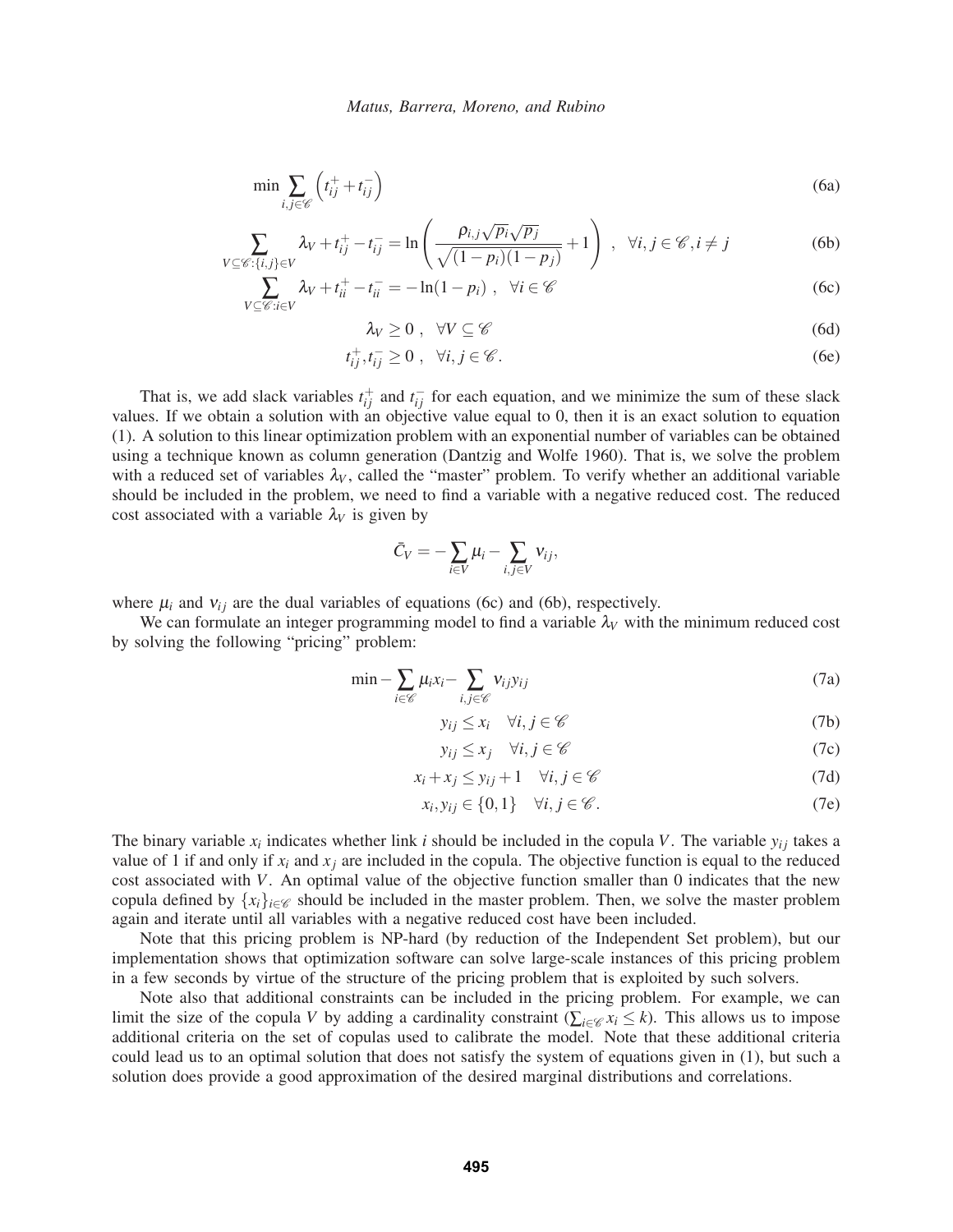#### 3.2 Empirical Failure Behaviors in Telecommunication Networks

As mentioned in the introduction, empirical analyses of networks have shown that the probability of simultaneous failure in a network decreases as the number of components involved in the simultaneous failure increases. For the data center studied in Gill et al. (2011), §4.6, the authors showed that failures involving up to four links accounted for 90% of all failures. Gonzalez et al. (2010), §IV.B, showed that the number of simultaneous failure events decreases with increasing distance between the components involved. Turner et al. (2010), §4.2.2, reported that simultaneous failures occur in links that share a node, or more precisely, a router. A similar behavior was reported by Markopoulou et al. (2008) for IP backbone networks. These studies provide evidence that among all models that satisfy equation (1), we should preferentially choose a model with copulas that include only links that share a node, thereby limiting the maximum copula size. To do so, we restrict the set of available copulas in model (6) to consider only subsets *V* that satisfy the desired conditions. Note that in this case, the solution to the problem (6) could be different from zero (i.e., the resulting copulas would not satisfy the system of equations given in (1)). Nevertheless, as we show in the following section, this solution still provides a good approximation of the reliability of the network.

#### 4 COMPUTATIONAL EXPERIMENTS

To compare the performances of different methods of selecting the MO copula parameters, we must benchmark our results against another simulation model that naturally induces correlations between failures. To do so, we simulate a physical model of failures similar to that proposed by Agarwal et al. (2013), and we attempt to replicate the obtained reliabilities using the MO copula model based on only the empirical marginal probabilities of failure and their correlations.

In the physical model, the network can be affected by physical disasters such as earthquakes, storms or electromagnetic pulses. These disasters occur at random locations and with random intensities. When an event occurs, we assign to each component a probability of failure that decays with increasing distance from the location of the disaster.

In this model, the disaster position *q* is given by a uniform random variable over the square area of the network and the intensity of the event is given by an independent exponential random variable *D*, as suggested by Gutenberg and Richter (1954).

The probability of failure for each component, as a consequence of the disaster, is inversely proportional to its distance from the event location and directly proportional to the intensity of the event. Hence, given a disaster located in a position *q* with intensity *D*, the failure probability of a component in a position *u* is given by

$$
f_u = \max\left\{0, 1 - \frac{d(q, u)}{D}\right\},\tag{8}
$$

where  $d(q, u)$  is the Euclidean distance between *u* and *q*.

We apply the model described above to the network shown in Figure 2, which consists of 12 nodes and 16 links. We sample the position *q* of the event from a uniform distribution over  $[0, 16] \times [0, 16]$ , and we independently sample the intensity *D* from an exponential distribution with the parameter  $\lambda = 5$ . Using these parameters, we compute the failure probability of each link  $f_u$ , where *u* is the midpoint of the link, and we sample the state of each link (operative or failed) using a Bernoulli random variable with the corresponding probability *fu*. This process represents one simulation of the physical model. We denote this model by PHYSICALM.

From the resulting simulations, we compute the empirical marginal failure probabilities  $p_i$  and the empirical correlations between failures  $\rho_{ij}$  for all  $i, j \in \mathcal{C}$ , which will be used to calibrate the MO copula parameters.

We calibrate six different MO copula models based on the marginal probabilities and correlations, as follows: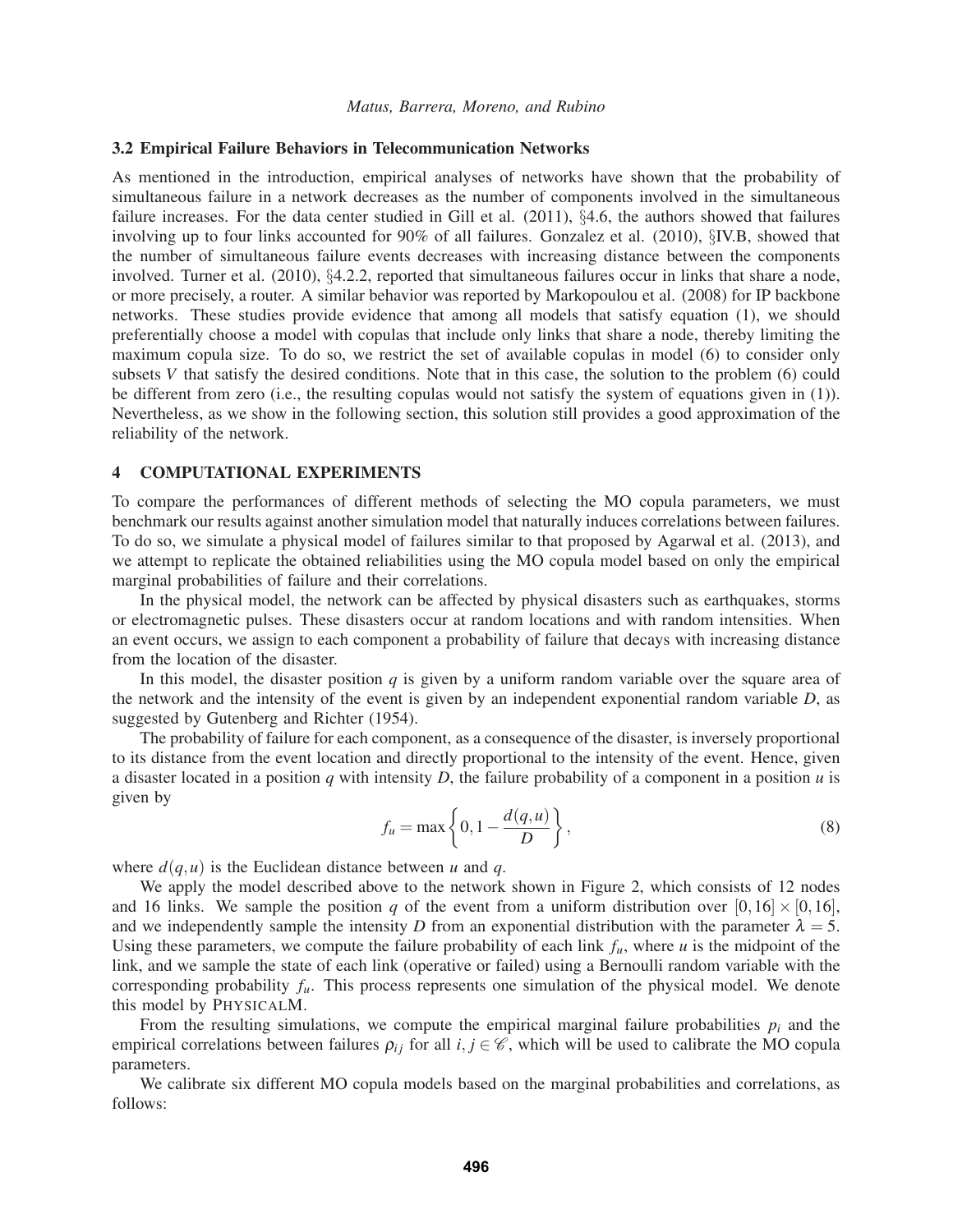

Figure 2: Example network for computational experiments.

- Model INDEPM This model considers only copulas of size 1, with the corresponding marginal failure probabilities obtained from the physical model. This model mimics the assumption of independence between failures.
- Model COLGENM This model considers both the empirical marginal failure probabilities and the correlations between failures from the physical model. We obtain an exact solution for system (1) using the proposed column generation algorithm, as explained in Section 3.1.
- Models SC-2, SC-3 and SC-4 Following the discussion in Section 3.2, we solve the problem defined in (6) by considering only copulas that share a node, with sizes of at most 2, 3 and 4 components, respectively.
- Model COLGENM-4 To demonstrate the relevance of the proximity between the links in each copula, we solve problem (6) via column generation while including a constraint in the pricing problem that limits the maximum copula size to 4 links. Note that this approach produces small copulas (with few components), but the distances between the components of each copula are not necessarily small.

For all models, we simulate multiple scenarios and evaluate the reliability by computing the existence of an operative path between each pair of nodes in the network for each scenario. A total of  $10^6$  simulations yield errors bounded by  $10^{-3}$ .

The results are presented in Figure 3, where the color of each cell in the figure represents the resulting reliability between each pair of nodes in the network. Additionally, in Table 1, we compute the mean difference and the maximum difference (in both absolute and relative terms) between the physical model and each other model.

Table 1: Differences in reliability between the physical model and the other models.

|                     | <b>INDEPM</b> | <b>COLGENM</b> | $SC-2$ | $SC-3$ | $SC-4$ | COLGENM-4 |
|---------------------|---------------|----------------|--------|--------|--------|-----------|
| Mean absolute diff. | 0.0742        | 0.0116         | 0.0267 | 0.0163 | 0.0115 | 0.0539    |
| Mean relative diff. | 0.0848        | 0.0135         | 0.0302 | 0.0184 | 0.0132 | 0.0621    |
| Max. absolute diff. | 0.1006        | 0.0326         | 0.0631 | 0.0369 | 0.0257 | 0.1087    |
| Max. relative diff. | 0.1198        | 0.0388         | 0.0689 | 0.0403 | 0.0285 | 0.1293    |

As seen, both COLGENM and SC-4 provide very good approximations of the reliabilities obtained using the physical model, with mean absolute differences in reliability of close to 1%. This indicates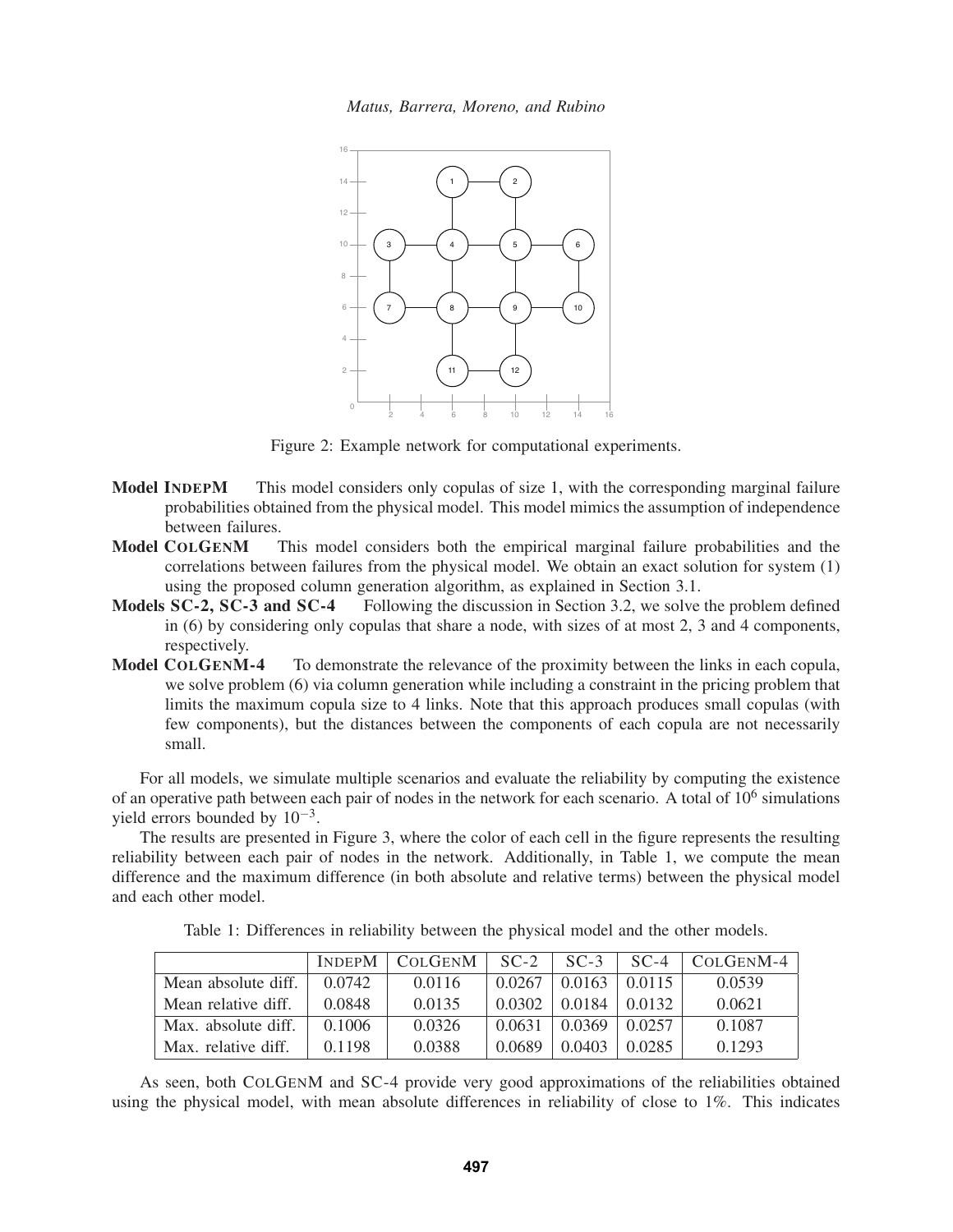

Figure 3: Reliabilities between all node pairs for the different models.

that a model with copulas composed of a small number of connected components can approximate the physical model, although the parameters only approximate the right-hand side of the equations in (1). Moreover, the reliabilities produced by COLGENM-4 indicate that small-sized copulas are not a guarantee of a good approximation. This suggests that the connectivity of the components in the copulas is probably the key property that determines whether good approximations can be obtained, which is consistent with the observations reported in the literature discussed in Section 3.2. We can also see that the INDEPM model, which ignores the correlations, overestimates the reliability of the network, with differences of up to 10% compared with the physical model. Finally, we note that increasing the size of the connected copulas from 2 to 4 (models SC-2, SC-3 and SC-4) also enhances the quality of their approximations.

# 5 CONCLUSIONS

It is important to consider the dependencies between component failures in networks. We show that ignoring these correlations can considerably affect computations of network reliability. We also show that by using techniques such as column generation, it is possible to calibrate an MO copula model to obtain the required marginal failure probabilities and failure correlations. However, different calibration solutions can lead to considerable differences in the resulting reliabilities. By calibrating a physical model, we find that, as suggested by the literature, considering the simultaneous failures of small and connected sets of components provides a good approximation of the reliability, even if the obtained correlations are not exactly identical to those in the physical model. Further experiments should be conducted using different networks and failure models to confirm this finding. Finally, we remark that knowledge of the correlations is equivalent to knowledge of the probability that two links will fail at the same time. The proposed methodology could be easily extended if more information were available, such as the probability that three or more links will fail at the same time, but the empirical values required to calibrate an MO model of this type can be more difficult to obtain in real networks.

# ACKNOWLEDGMENTS

The authors acknowledge the financial support from Fondecyt grants 1130681 and 1161064, INRIA-CIRIC and Programa Iniciativa Científica Milenio NC130062.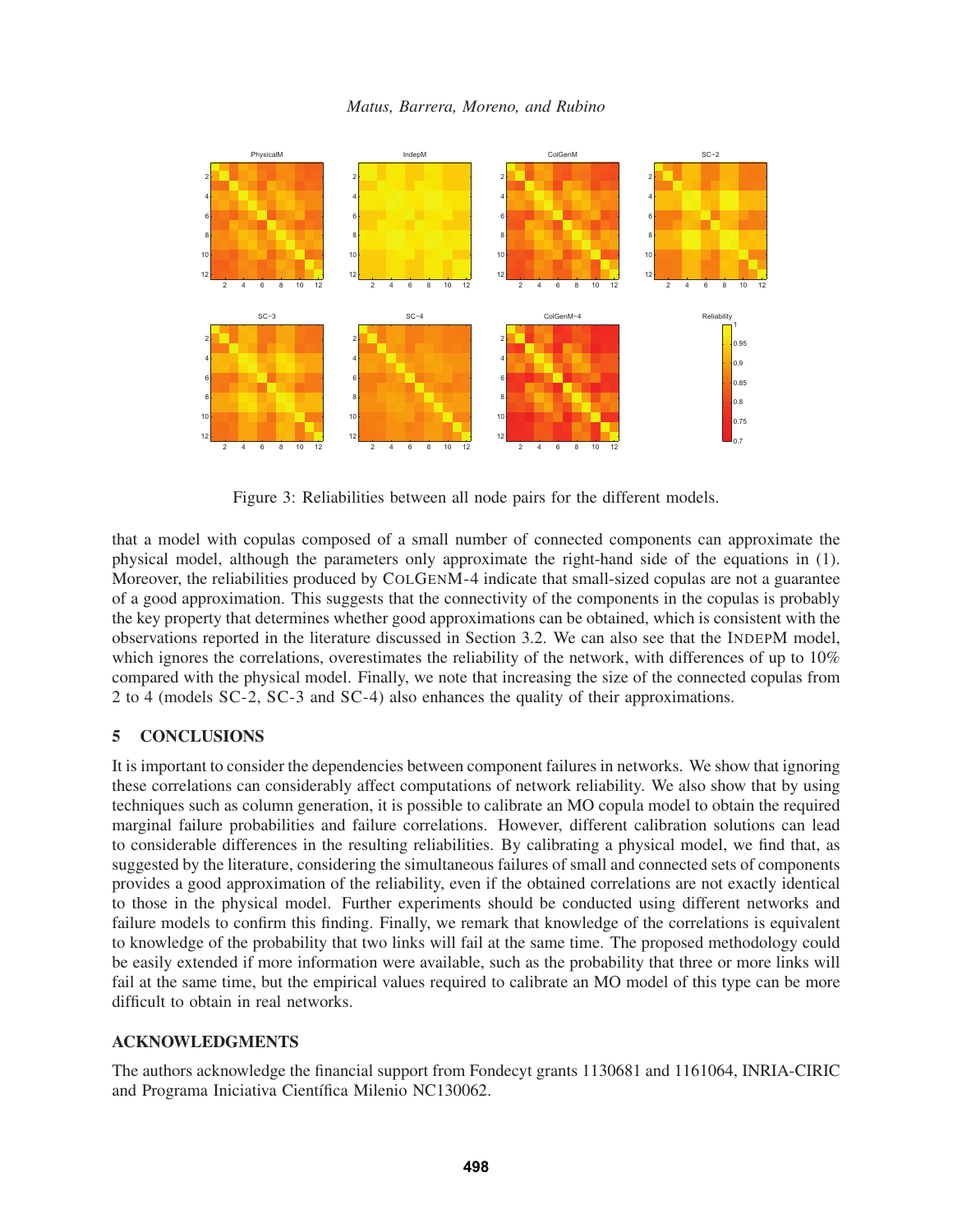### **REFERENCES**

- Agarwal, P. K., A. Efrat, S. K. Ganjugunte, D. Hay, S. Sankararaman, and G. Zussman. 2013. "The resilience of WDM networks to probabilistic geographical failures". *IEEE/ACM Transactions on Networking (TON)* 21 (5): 1525–1538.
- Barrera, J., H. Cancela, and E. Moreno. 2014. "Topological optimization of reliable networks under dependent failures". *Operations Research Letters* 32 (2): 132–136.
- Botev, Z. I., L. Pierre, R. Simard, and B. Tuffin. 2016. "Static network reliability estimation under the Marshall-Olkin copula". *ACM Transactions on Modeling and Computer Simulation* 26 (2): 14.
- Dantzig, G. B., and P. Wolfe. 1960. "Decomposition principle for linear programs". *Operations Research* 8 (1): 101–111.
- Elperin, T., I. Gertsbakh, and M. Lomonosov. 1991. "Estimation of network reliability using graph evolution models". *IEEE Transactions on Reliability* 40 (5): 572–581.
- Gill, P., N. Jain, and N. Nagappan. 2011. "Understanding network failures in data centers". In *Proceedings of the ACM SIGCOMM 2011 Conference*, Volume 41, 350–361. Association for Computing Machinery.
- Gonzalez, A. J., B. E. Helvik, J. K. Hellan, and P. Kuusela. 2010. "Analysis of dependencies between failures in the UNINETT IP backbone network". In *2010 IEEE 16th Pacific Rim International Symposium on Dependable Computing*, 149–156. Institute of Electrical and Electronics Engineers, Inc.
- Gutenberg, B., and C. Richter. 1954. *Seismicity of the Earth and Associated Phenomena*. 2nd ed. Princeton University Press.
- Hagstrom, J. N., and S. Ross. 2001. "Component State Dependence and Error in Reliability Computation". Available in http://citeseerx.ist.psu.edu/viewdoc/summary?doi=10.1.1.20.8460.
- Kroese, D. P., T. Taimre, and Z. I. Botev. 2013. *Handbook of Monte Carlo Methods*, Volume 706. John Wiley & Sons.
- Markopoulou, A., G. Iannaccone, S. Bhattacharyya, C.-N. Chuah, Y. Ganjali, and C. Diot. 2008. "Characterization of failures in an operational IP backbone network". *IEEE/ACM Transactions on Networking (TON)* 16 (4): 749–762.
- Marshall, A. W., and I. Olkin. 1967. "A multivariate exponential distribution". *Journal of the American Statistical Association* 62 (317): 30–44.
- Provan, J. S., and M. O. Ball. 1983. "The complexity of counting cuts and of computing the probability that a graph is connected". *SIAM Journal on Computing* 12 (4): 777–788.
- Singpurwalla, N. D. 2002. "Dependence in network reliability". In *Proceedings of the 5th International Conference on Information Fusion, FUSION 2002*, edited by M. Morelli and A. J. DeSimone, Volume 2, 981–985. Intemational Society of Information Fusion.
- Turner, D., K. Levchenko, A. C. Snoeren, and S. Savage. 2010. "California fault lines: understanding the causes and impact of network failures". In *Proceedings of the ACM SIGCOMM 2010 Conference*, Volume 40, 315–326. Association for Computing Machinery.

#### AUTHOR BIOGRAPHIES

**OMAR MATUS** is a Project Engineer at Universidad Adolfo Ibáñez and a part-time lecturer. He holds a Master of Science degree in Industrial Engineering from Universidad Adolfo Ibáñez. His master's thesis studied dependent failures in telecommunication networks, which is the basis of this paper. His email address is omar.matus@uai.cl.

JAVIERA BARRERA is an Assistant Professor with the Faculty of Engineering and Sciences, Universidad Adolfo Ibáñez, Chile. She received her Ph.D. from Université René Descartes-Paris V and Universidad de Chile in 2006. Her research interests lie in the asymptotic behavior of stochastic models and, more recently, in stochastic optimization. Applications in telecommunications, computer science, physics and